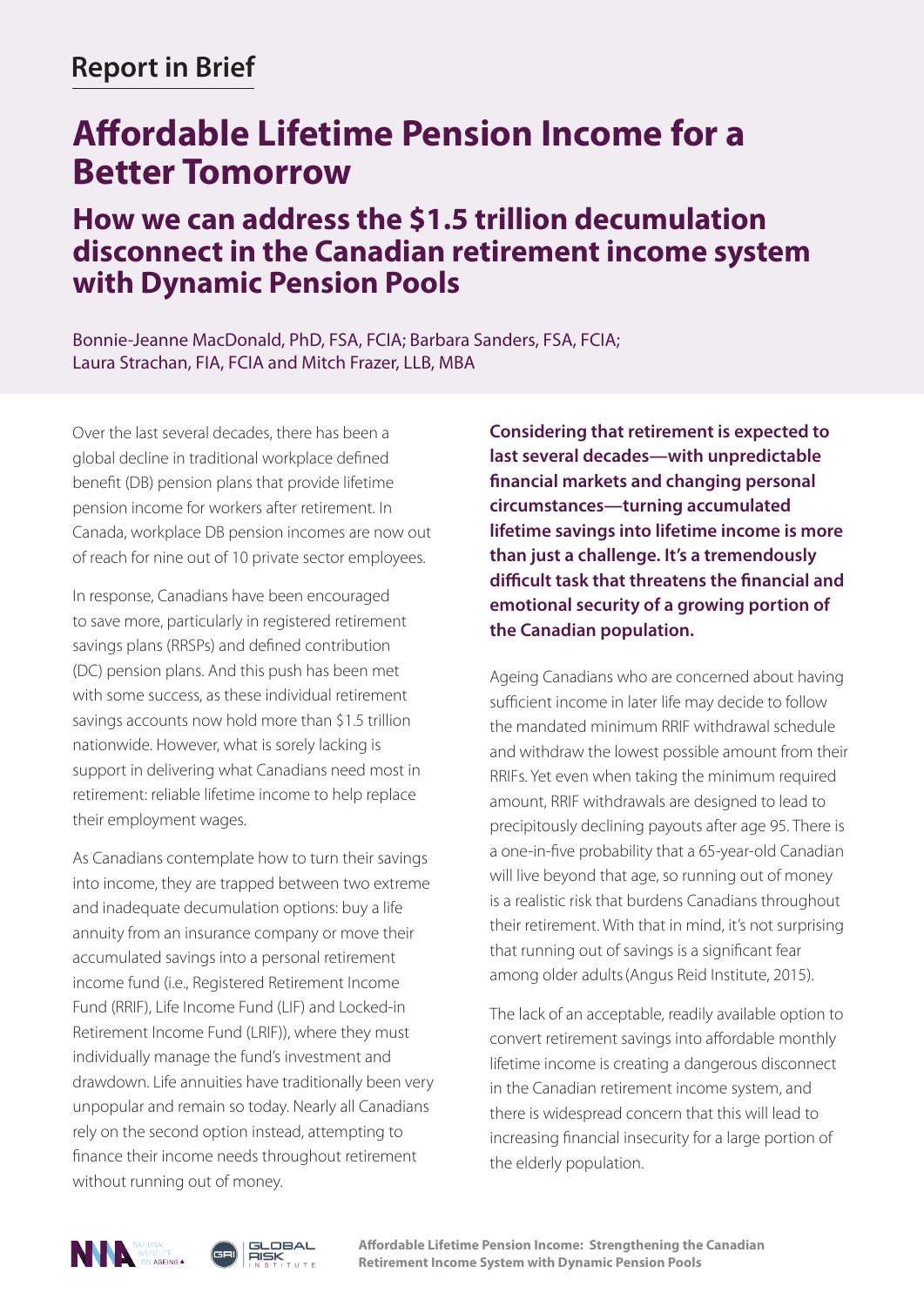Motivated by this concern, in 2018, a large and varied coalition of pension experts, organizations and industry stakeholders came together to ask the federal government to change tax and pension legislation to allow a third decumulation option: one that enables Canadians to combine their registered savings at retirement and generate pension income less expensively, through **Dynamic Pension (DP) pools**.

*Note: The coalition's letter in 2018 referred to this decumulation option as a Variable Payment Life Annuity (VPLA). For compelling reasons explained later in this paper, we propose and encourage the use of "Dynamic Pension" instead ("rente dynamique" en français).*

### **Understanding DP Pools and How They Work**

A DP pool is an efficient financial decumulation vehicle with a simple but profound goal: **to help people optimize their expected lifetime retirement income while ensuring they never run out of money**.

DP pools operate on a risk-sharing principle. While protecting a single individual from outliving their savings is often prohibitively expensive, the same protection becomes affordable when spread across a large group.

In a DP pool, any funds left over when a member dies remain in the pool, so those who die earlier than average subsidize those who die later. This gives retirees the freedom of not holding on to savings to cover the possibility of living beyond their life expectancy, providing a substantial boost to their lifetime retirement payments.

In a traditional annuity, longevity pooling is bundled with prohibitively expensive investment guarantees; a DP pool offers the former without the latter. This innovative design allows members to take advantage of longevity pooling while also harnessing the equity risk premium—that is, the additional returns expected to be earned in exchange for taking on investment risk.

From the member's perspective, registered savings are voluntarily directed to a DP pool, which provides a lifetime pension income that is adjusted each year in response to actual investment returns and the pool's mortality experience. Because they are "dynamic", pension payments may fluctuate from one year to the next—much like systematic RRIF withdrawals will fluctuate according to the financial performance of the underlying assets. However, unlike self-managed RRIF savings, DP pools address the risk of running out of money in old age.





**Affordable Lifetime Pension Income: Strengthening the Canadian Retirement Income System with Dynamic Pension Pools**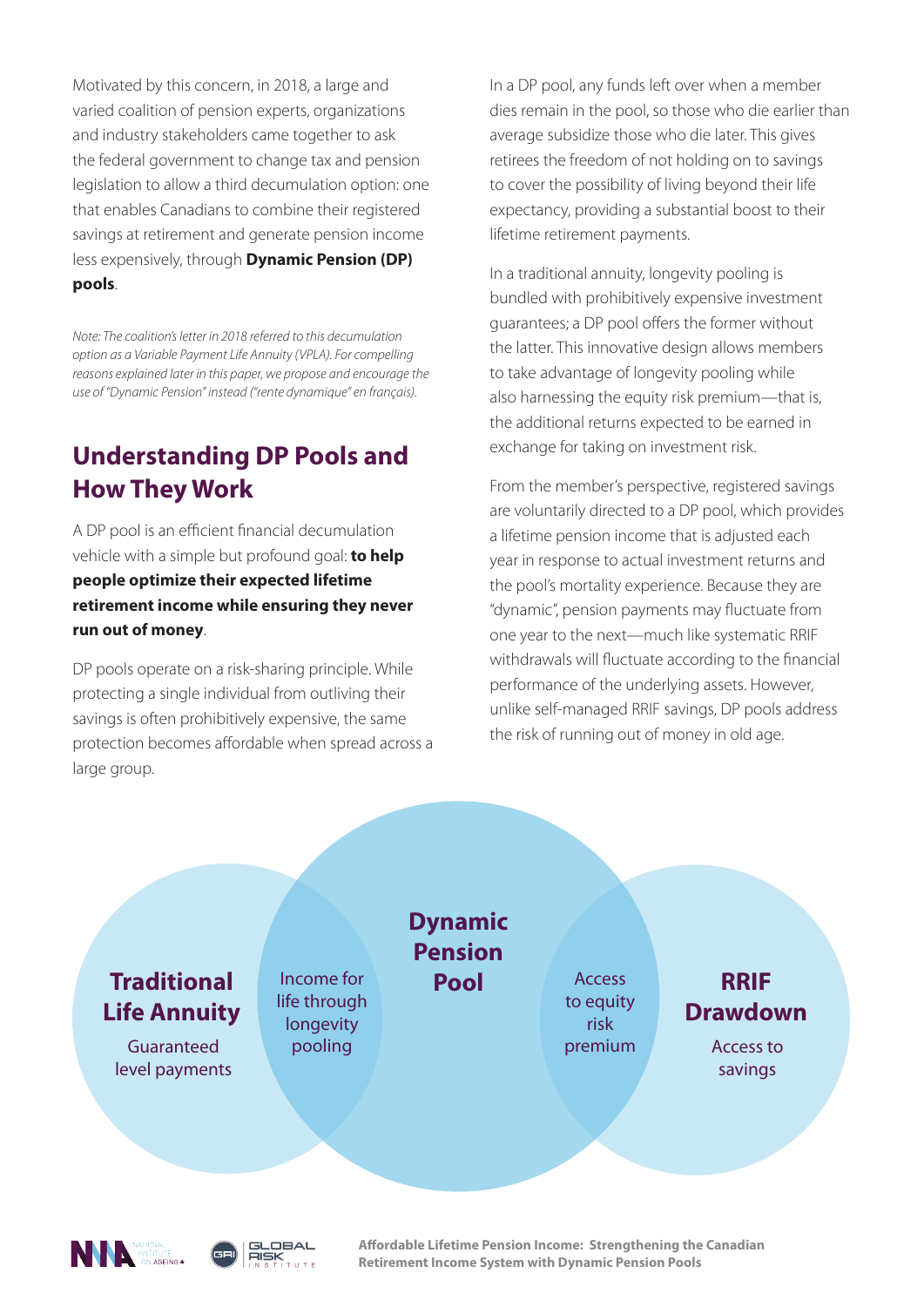DP pools give Canadians the opportunity to benefit from a robust governance structure and professional investment management. As part of a large group, DP pool members may also benefit from economies of scale, such as reduced fees for asset management and administration (compared with what is available in the retail market), stronger asset purchasing power and better capacity to diversify investments across asset classes and over time.

From the provider's perspective, DP pools do not impose DB liabilities, nor do they require risk capital, reserves or deficiency contributions. In other words, there is no direct financial risk for providers in offering them.

While many retirees appreciate the potential benefits of longevity pooling, some may have concerns over the potential loss of value in case of an early death. To address this, income from a DP pool can be structured to include a death benefit, such as a money-back option: if a member passes away before receiving payments equal to the value of their original purchase price, then the difference is payable to their beneficiaries or estate. This feature can help retirees overcome the psychological hurdle of entering a longevity pooling arrangement.

### **Social and Fiscal Impact of DP Pools**

DP pools can help improve social welfare. By providing an inexpensive longevity pooling solution, they can reduce income insecurity and psychological stress, increasing retirees' confidence to spend and enjoy their hard-earned income. DP pools can also help mitigate potential exposure to predatory elder abuse by automating and rationing structured monthly pension payments from otherwise accessible (and potentially large) saving accounts.

DP pools may have an impact on tax revenues. In the short term, transfers to DP pools from registered retirement savings vehicles are expected to accelerate both income and consumer tax revenue. Over the

longer term, these fiscal gains will be offset to some extent by the loss of tax revenue on registered balances remaining at death that would have otherwise formed a taxable distribution to heirs.

In addition, DP pools should also help support the financial sustainability of federal and provincial senior social support programs. For example, higher taxable income among the elderly would reduce eligibility for income-tested federal and provincial senior social transfers, such as the Old Age Security (OAS) and the Guaranteed Income Supplement (GIS). These programs were already the largest federal budget spend items prior to the pandemic, and their cost will be under increasing pressure due to Canada's changing demographics and proportionally shrinking base of working taxpayers.

## **Building an Efficient Decumulation Solution for** *All* **Canadians**

In response to the coalition's 2018 request, the federal government recently enacted important amendments to the Income Tax Regulations that allow sponsors of registered DC plans and Pooled Registered Pension Plan (PRPP) providers to set up DP pools and make them available to members within those plans.

This is a step in the right direction. However, DC plan assets are just the tip of the decumulation iceberg, representing just 10% of the \$1.5 trillion of registered individual savings nationwide, and covering less than 7% of working Canadians. Those who expect PRPPs to fill the gap may well be disappointed. There are serious obstacles to access in the current PRPP marketplace and, given the lukewarm enthusiasm exhibited by PRPP licensees to grow this segment, these obstacles are unlikely to disappear without further regulatory intervention. The result is that, in the absence of changes to the regulatory framework, dynamic pensions will likely be out of reach for the vast majority of Canadians.



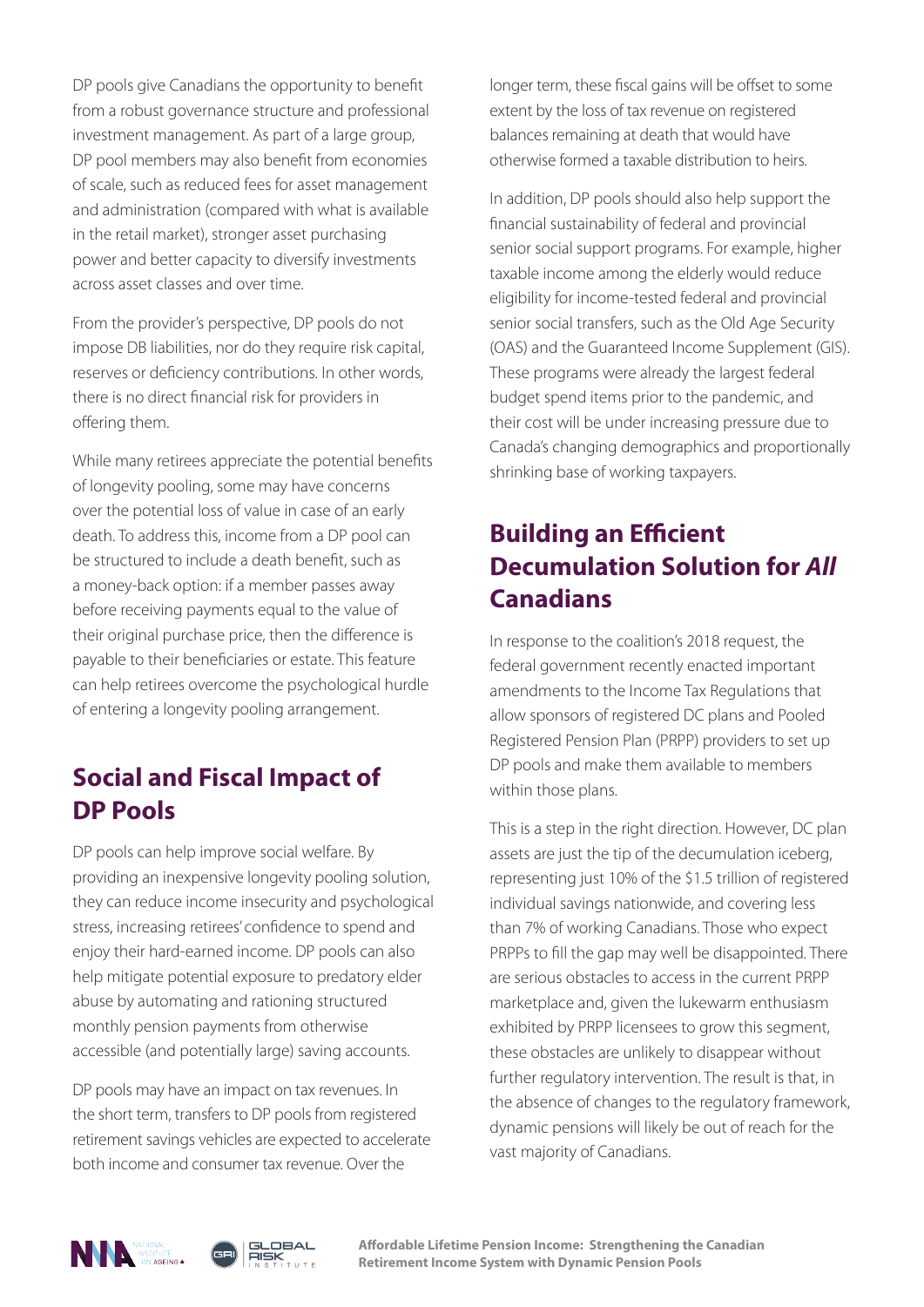**To effectively address the decumulation disconnect, affordable lifetime pension income needs to be broadly available to** *all* **retiring Canadians, from a variety of providers. This report outlines the key features of a universally accessible regulatory framework that can bridge the decumulation gap by promoting successful implementation of DP pools across the entire Canadian retirement income system.** 

To ensure DP pools reach their maximum potential in the Canadian retirement income system, the regulatory framework needs to support the following six objectives:

#### **Uniform treatment of registered savings 1**

DP pools should be able to accept assets from any registered retirement savings vehicle (i.e., registered pension plans (RPPs), deferred profit sharing plans (DPSPs), RRSPs, RRIFs and their locked-in variants).

#### **Universal member eligibility 2**

Affordable lifetime pension income must be accessible to all retiring Canadians, regardless of their employment histories.

### **Effective protection from longevity risk 3**

The DP pool must be large enough to provide meaningful longevity risk pooling.

#### **Robust governance 4**

DP pool providers must have a fiduciary duty to the members, and the pool must operate transparently with appropriate controls and oversight.

### **A diverse ecosystem of providers that 5 are willing and able to bring DP pools to scale quickly**

The product must be attractive to, and feasible for, a variety of providers to achieve appropriate scale. The framework should support a range of providers, including not-for-profit entities, to foster competition.

#### **Clear, simple and harmonized regulations 6**

Legislation must be clear and unambiguous: the rules must be explicit to facilitate providers' understanding and ease implementation.

With input from a panel of pension thought leaders across Canada, this report provides guidance on how to remove unnecessary obstacles and clear the path for DP pools. It describes four possible vehicles for implementation: **the two options included in the current regime (registered DC pension plans and PRPPs), an emerging solution through securities and a new purpose-built container (a standalone DP pool to be created under pension legislation).** 



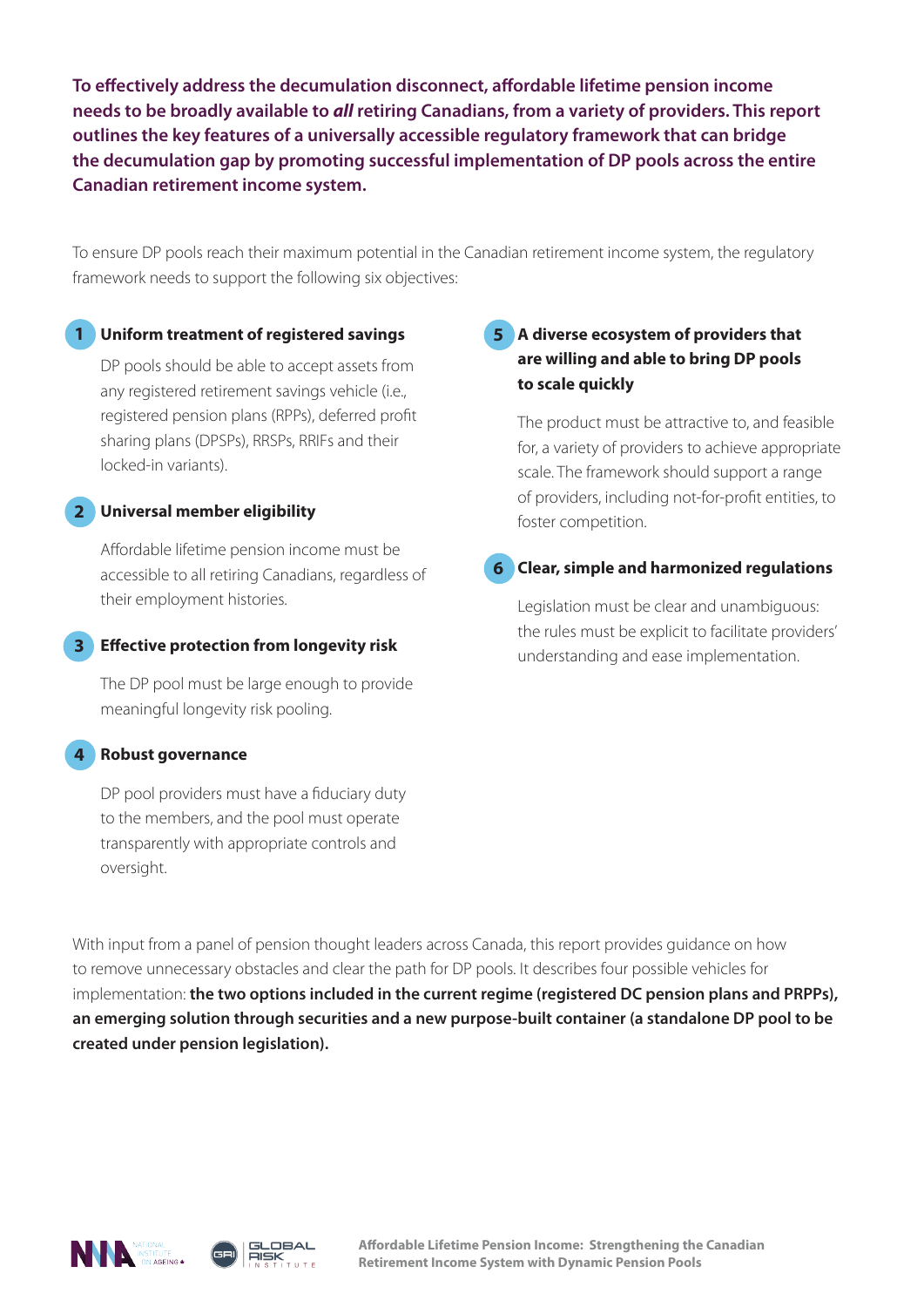Following is an evaluation of each option based on the objectives outlined above, with critical areas for additional legislative support identified.

|                                                                                          | DP pools<br>within<br><b>DC</b> plans | DP pools<br>within<br><b>PRPPs</b> | DP pools<br>via<br>securities | <b>Standalone</b><br>DP pools |
|------------------------------------------------------------------------------------------|---------------------------------------|------------------------------------|-------------------------------|-------------------------------|
| <b>Uniform treatment of</b><br>$\mathbf{1}$<br>registered savings                        |                                       |                                    |                               |                               |
| <b>Universal member</b><br>$\overline{2}$<br>eligibility                                 |                                       |                                    |                               |                               |
| <b>Effective protection</b><br>$\overline{\mathbf{3}}$<br>from longevity risk            |                                       |                                    |                               |                               |
| Robust governance<br>$\boldsymbol{4}$                                                    |                                       |                                    |                               |                               |
| <b>Providers are willing</b><br>and able to bring DP<br>5 <sup>1</sup><br>pools to scale |                                       |                                    |                               |                               |
| Clear, simple,<br>$6\overline{6}$<br>harmonized regulations                              |                                       |                                    |                               |                               |
|                                                                                          | satisfied                             | needs adjustment<br>≫ે             | $(\!\times\!)$                | unlikely to be achieved       |

No matter which implementation vehicle(s) the regulatory framework supports, legislative action is needed to allow DP pools to reach their full potential.





**Affordable Lifetime Pension Income: Strengthening the Canadian Retirement Income System with Dynamic Pension Pools**